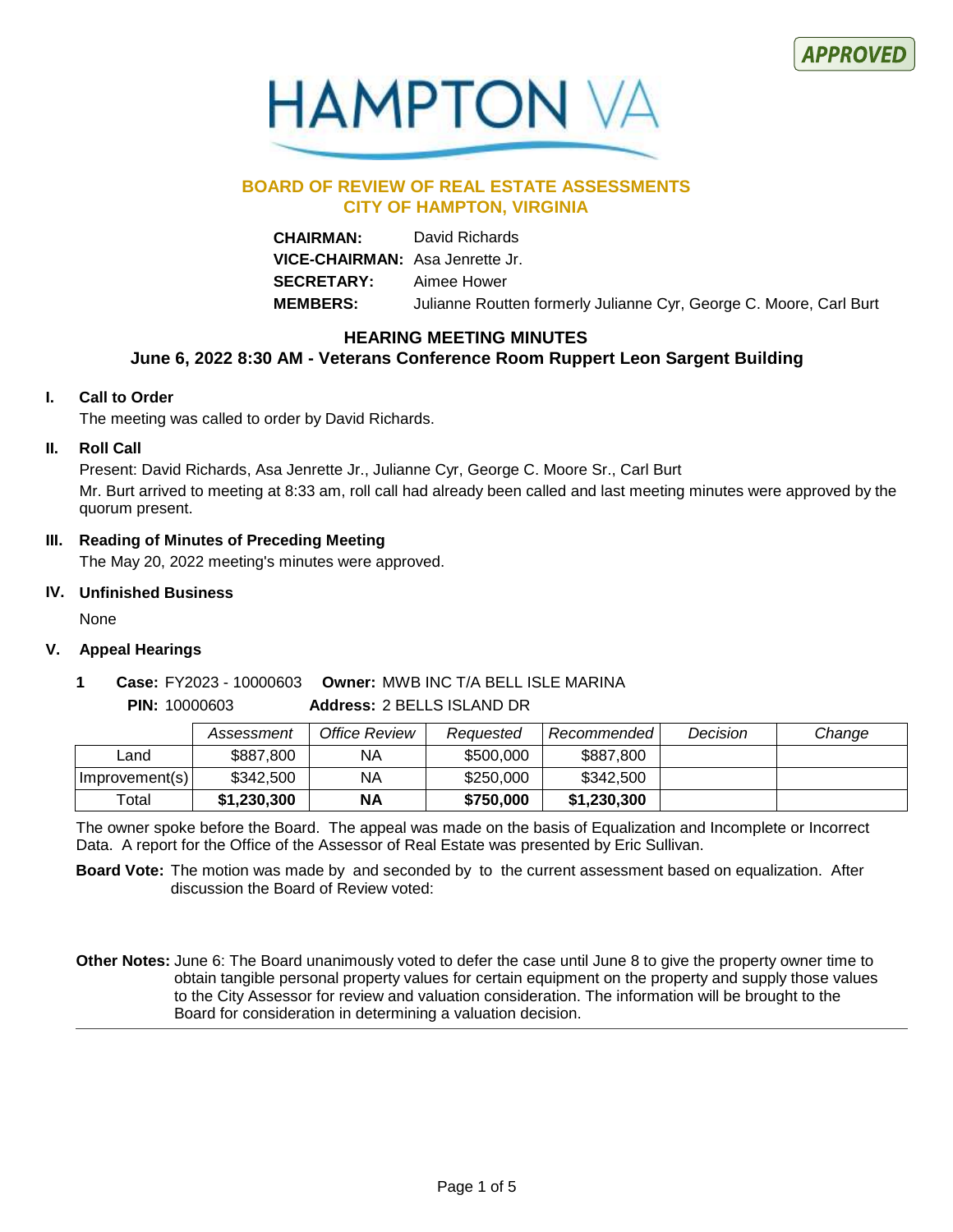**PIN:** 13001446

**Address:** 216 KOVE DR **Owner:** STUKES ROBERT J III & MEI C **2 Case:** FY2023 - 13001446

|                | Assessment | Office Review | Reauested | Recommended | Decision  | Change |
|----------------|------------|---------------|-----------|-------------|-----------|--------|
| _and           | \$70.700   | \$70,700      | \$70.700  | \$70,700    | \$70,700  | \$0    |
| Improvement(s) | \$309,400  | \$309,400     | \$288,300 | \$309,400   | \$309,400 | \$0    |
| Total          | \$380,100  | \$380,100     | \$359,000 | \$380,100   | \$380,100 | \$0    |

The owner spoke before the Board. The appeal was made on the basis of Incomplete or Incorrect Data. A report for the Office of the Assessor of Real Estate was presented by Andrew Connelly.

**Board Vote:** The motion was made by Carl Burt and seconded by Asa Jenrette Jr. to affirm the current assessment based on fair market value. After discussion the Board of Review voted:

| Carl Burt        | Yea | George C. Moore | Yea |
|------------------|-----|-----------------|-----|
| Asa Jenrette Jr. | Yea | Julianne Cyr    | Nav |
| David Richards   | Nav |                 |     |

**Owner:** HASSELL JAMES M **3 Case:** FY2023 - 4001802

**PIN:** 4001802

# **Address:** 321 WINCHESTER DR

|                | Assessment | Office Review | Reauested | Recommended | Decision  | Change |
|----------------|------------|---------------|-----------|-------------|-----------|--------|
| ∟and           | \$60,000   | \$60,000      | \$60,000  | \$60,000    | \$60,000  | \$0    |
| Improvement(s) | \$134.500  | \$134,500     | \$129.500 | \$134.500   | \$134,500 | \$0    |
| Total          | \$194,500  | \$194.500     | \$189,500 | \$194.500   | \$194.500 | \$0    |

The owner or agent did not make a presentation. The appeal was made on the basis of Equalization. A report for the Office of the Assessor of Real Estate was presented by Joe Mahan.

**Board Vote:** The motion was made by George C. Moore and seconded by Julianne Cyr to affirm the current assessment based on equalization. After discussion the Board of Review voted:

| George C. Moore | Yea | Asa Jenrette Jr. | Yea |
|-----------------|-----|------------------|-----|
| Julianne Cyr    | Yea | <b>Carl Burt</b> | Yea |
| David Richards  | Yea |                  |     |

## **Address:** 44 BAINBRIDGE AVE **Owner:** CARNEGIE STANLEY G **4 Case:** FY2023 - 12001529 **PIN:** 12001529

|                | Assessment | Office Review | Reauested | Recommended | Decision  | Change |
|----------------|------------|---------------|-----------|-------------|-----------|--------|
| Land           | \$75,000   | \$75,000      | \$42,000  | \$75,000    | \$75,000  | \$0    |
| Improvement(s) | \$254,200  | \$180,300     | \$180,300 | \$180,300   | \$180,300 | \$0    |
| Total          | \$329,200  | \$255,300     | \$222,300 | \$255,300   | \$255,300 | \$0    |

The owner spoke before the Board. The appeal was made on the basis of Equalization. A report for the Office of the Assessor of Real Estate was presented by Libby Griebel.

**Board Vote:** The motion was made by Julianne Cyr and seconded by George C. Moore to affirm the current assessment based on equalization. After discussion the Board of Review voted:

| Julianne Cvr    | Yea | <b>Carl Burt</b> | Yea |
|-----------------|-----|------------------|-----|
| George C. Moore | Yea | Asa Jenrette Jr. | Yea |
| David Richards  | Yea |                  |     |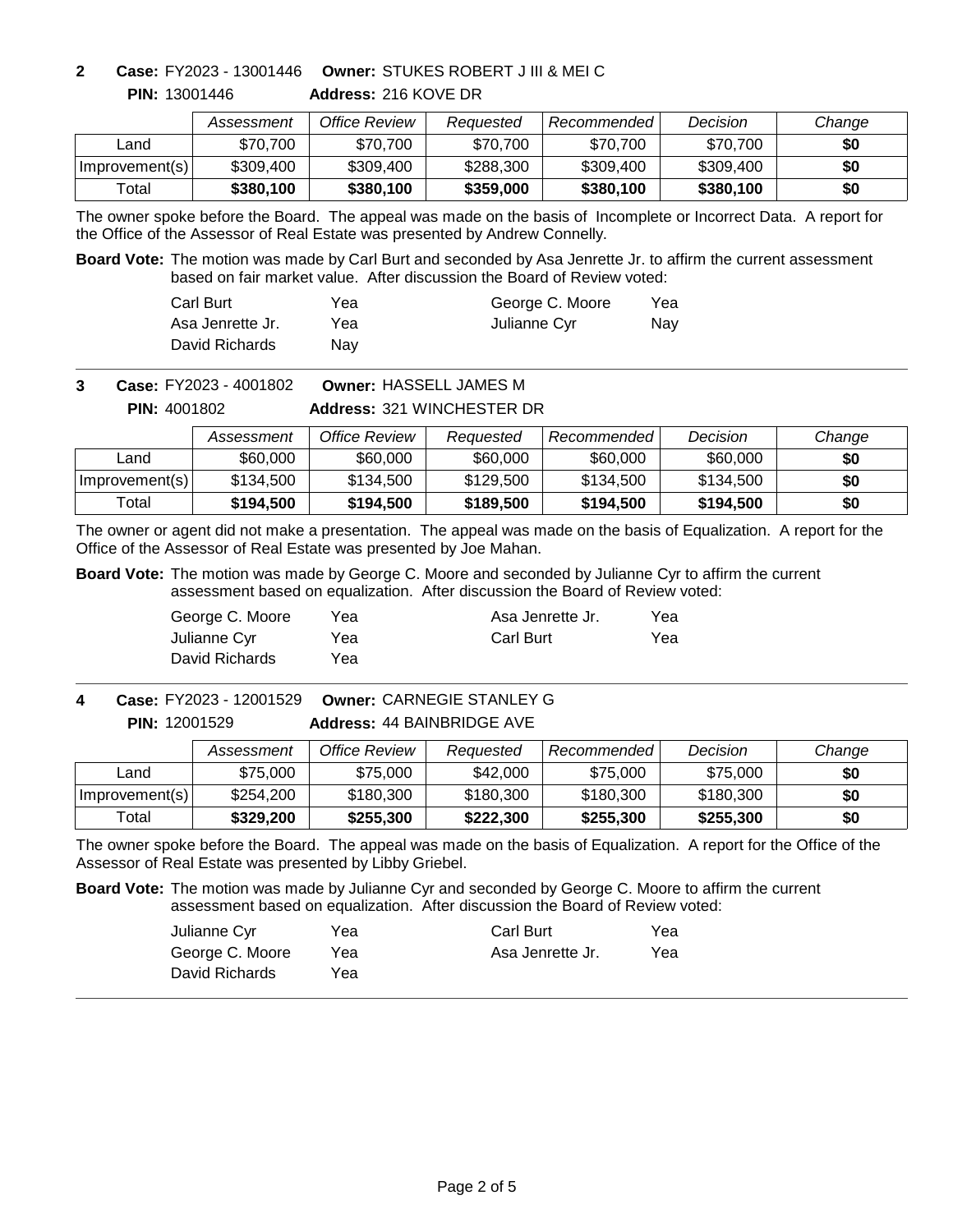**5 Case:** FY2023 - 1006701

**PIN:** 1006701

# **Address:** 414 ALLEGHANY RD **Owner:** ROBINSON SUSIE B

|                | Assessment | Office Review | Reauested | Recommended | Decision | Change |
|----------------|------------|---------------|-----------|-------------|----------|--------|
| ∟and           | \$40,000   | \$40,000      |           | \$40,000    | \$40,000 | \$0    |
| Improvement(s) | \$58,100   | \$58,100      |           | \$58,100    | \$58,100 | \$0    |
| Total          | \$98,100   | \$98,100      |           | \$98,100    | \$98,100 | \$0    |

The owner spoke before the Board. The appeal was made on the basis of Incomplete or Incorrect Data. A report for the Office of the Assessor of Real Estate was presented by Graham Shearin.

**Board Vote:** The motion was made by George C. Moore and seconded by Julianne Cyr to affirm the current assessment based on fair market value. After discussion the Board of Review voted:

| George C. Moore | Yea | Asa Jenrette Jr. | Yea |
|-----------------|-----|------------------|-----|
| Julianne Cyr    | Yea | <b>Carl Burt</b> | Yea |
| David Richards  | Yea |                  |     |

Other Notes: After the owner and City Assessor presentations, the Board deferred the case until the end of the day's scheduled hearings in order for the City appraiser, Graham Shearin, to gather any needed improvement information on the property. The owner relinquished that the appraiser could do an onsite property inspection and report back before the end of the Board's hearing for a decision.

**Address:** 107 WIND MILL POINT RD **Owner:** KERRICK BRENT R & STACY A **6 Case:** FY2023 - 13002115 **PIN:** 13002115

|                | Assessment  | Office Review | Reauested | Recommended | Decision    | Change |
|----------------|-------------|---------------|-----------|-------------|-------------|--------|
| ∟and           | \$225,000   | \$225,000     | \$199,000 | \$225,000   | \$225,000   | \$0    |
| Improvement(s) | \$895,800   | \$895,800     | \$730,900 | \$895,800   | \$895,800   | \$0    |
| Total          | \$1,120,800 | \$1,120,800   | \$929,900 | \$1,120,800 | \$1,120,800 | \$0    |

The owner or agent did not make a presentation. The appeal was made on the basis of Equalization and Fair Market Value. A report for the Office of the Assessor of Real Estate was presented by Michele Packard.

**Board Vote:** The motion was made by Julianne Cyr and seconded by Carl Burt to affirm the current assessment based on fair market value. After discussion the Board of Review voted:

| Julianne Cyr   | Yea | Asa Jenrette Jr. | Yea |
|----------------|-----|------------------|-----|
| Carl Burt      | Yea | George C. Moore  | Yea |
| David Richards | Yea |                  |     |

**Owner:** DUFFY MATTHEW J & DEBBIE **7 Case:** FY2023 - 10000842

**Address:** 190 HALL RD **PIN:** 10000842

|                | Assessment | Office Review | Reauested | Recommended | Decision  | Change |
|----------------|------------|---------------|-----------|-------------|-----------|--------|
| ∟and           | \$196.700  | \$196.700     | \$196,700 | \$196,700   | \$196,700 | \$0    |
| Improvement(s) | \$467,900  | \$467,900     | \$400,700 | \$467,900   | \$467,900 | \$0    |
| Total          | \$664,600  | \$664,600     | \$597,400 | \$664,600   | \$664,600 | \$0    |

The owner spoke before the Board. The appeal was made on the basis of Fair Market Value. A report for the Office of the Assessor of Real Estate was presented by Michele Packard.

**Board Vote:** The motion was made by Julianne Cyr and seconded by Carl Burt to affirm the current assessment based on fair market value. After discussion the Board of Review voted:

| Julianne Cyr   | Yea | George C. Moore  | Yea |
|----------------|-----|------------------|-----|
| Carl Burt      | Yea | Asa Jenrette Jr. | Yea |
| David Richards | Yea |                  |     |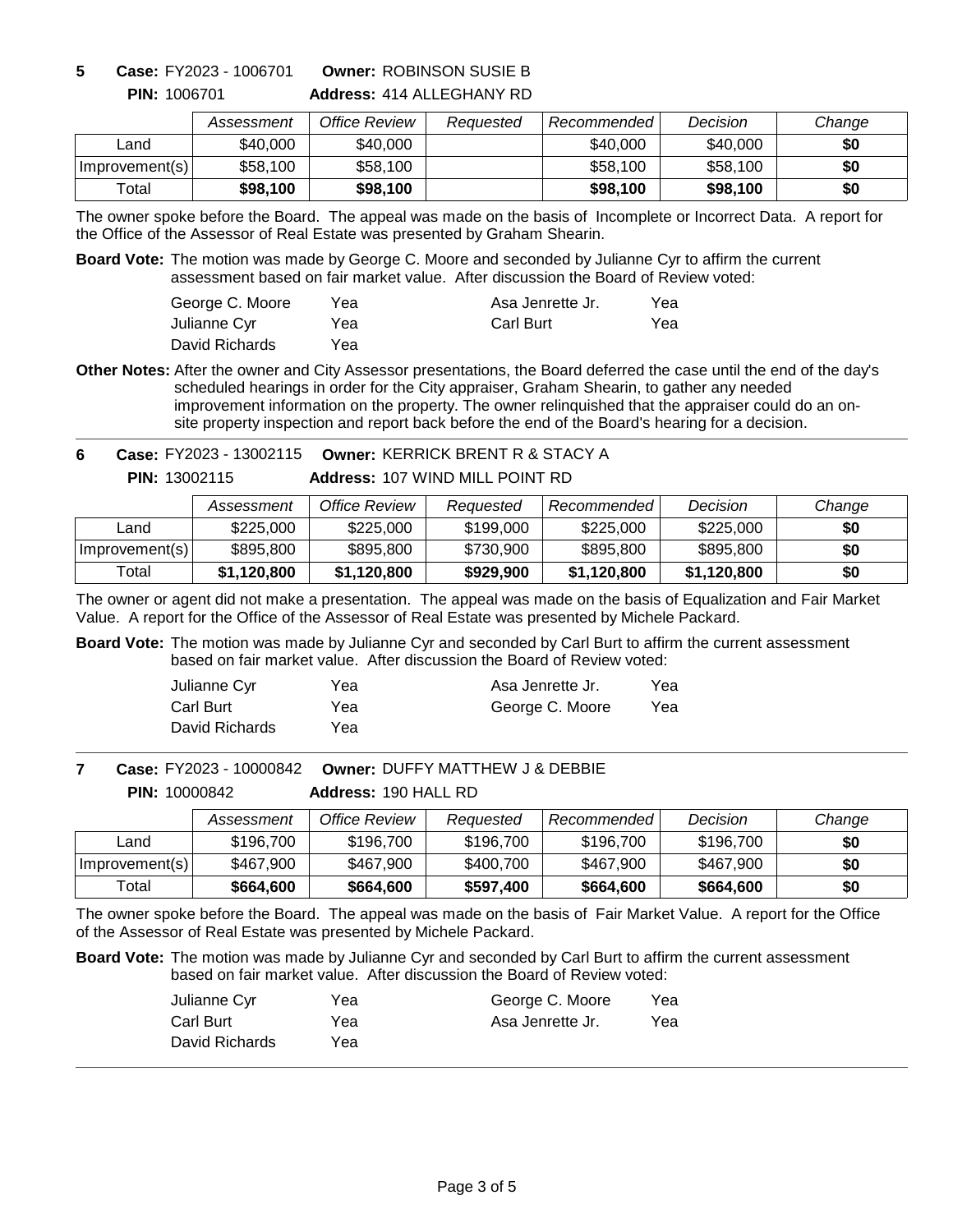**PIN:** 13001656

**Address:** 184 HALL RD **Owner:** DUFFY MATTHEW J & DEBBIE **8 Case:** FY2023 - 13001656

|                | Assessment | Office Review | Reauested | Recommended | Decision  | Change |
|----------------|------------|---------------|-----------|-------------|-----------|--------|
| ∟and           | \$90,300   | \$90,300      | \$90,300  | \$90,300    | \$90,300  | \$0    |
| Improvement(s) | \$523,100  | \$523,100     | \$463,700 | \$523,100   | \$523,100 | \$0    |
| Total          | \$613,400  | \$613,400     | \$554,000 | \$613,400   | \$613,400 | \$0    |

The owner spoke before the Board. The appeal was made on the basis of . A report for the Office of the Assessor of Real Estate was presented by Michele Packard.

**Board Vote:** The motion was made by George C. Moore and seconded by Carl Burt to affirm the current assessment based on fair market value. After discussion the Board of Review voted:

| George C. Moore | Yea | David Richards   | Yea |
|-----------------|-----|------------------|-----|
| Carl Burt       | Yea | Asa Jenrette Jr. | Yea |
| Julianne Cyr    | Yea |                  |     |

**Owner:** BLACKWELL CLIFTON **9 Case:** FY2023 - 12000423

**PIN:** 12000423

## **Address:** 15 N JUNIPER ST

|                | Assessment | Office Review | Reauested | Recommended | Decision  | Change |
|----------------|------------|---------------|-----------|-------------|-----------|--------|
| _and           | \$45,000   | \$45,000      | \$45,000  | \$45,000    | \$45,000  | \$0    |
| Improvement(s) | \$108,000  | \$91,800      | \$84.000  | \$91,800    | \$91,800  | \$0    |
| Total          | \$153,000  | \$136,800     | \$129,000 | \$136,800   | \$136,800 | \$0    |

The owner spoke before the Board. The appeal was made on the basis of Equalization. A report for the Office of the Assessor of Real Estate was presented by Eric Wynings.

**Board Vote:** The motion was made by Carl Burt and seconded by Asa Jenrette Jr. to affirm the current assessment based on equalization. After discussion the Board of Review voted:

| Carl Burt        | Yea | Julianne Cyr    | Yea |
|------------------|-----|-----------------|-----|
| Asa Jenrette Jr. | Yea | George C. Moore | Yea |
| David Richards   | Yea |                 |     |

### **Address:** 55 N BOXWOOD ST **Owner:** BAUER MARTHA S **PIN:** 12000567 **10 Case:** FY2023 - 12000567

|                | Assessment | Office Review | Reauested | Recommended | Decision  | Change |
|----------------|------------|---------------|-----------|-------------|-----------|--------|
| Land           | \$219,800  | \$219,800     | \$200,725 | \$219,800   | \$219,800 | \$0    |
| Improvement(s) | \$304,400  | \$304,400     | \$288,791 | \$304,400   | \$304.400 | \$0    |
| Total          | \$524,200  | \$524,200     | \$489,516 | \$524,200   | \$524,200 | \$0    |

The owner spoke before the Board. The appeal was made on the basis of Equalization and Fair Market Value and Incomplete or Incorrect Data. A report for the Office of the Assessor of Real Estate was presented by Eric Wynings.

**Board Vote:** The motion was made by Asa Jenrette Jr. and seconded by Carl Burt to affirm the current assessment based on equalization. After discussion the Board of Review voted:

| Asa Jenrette Jr. | Yea | Julianne Cyr    | Yea |
|------------------|-----|-----------------|-----|
| Carl Burt        | Yea | George C. Moore | Yea |
| David Richards   | Yea |                 |     |